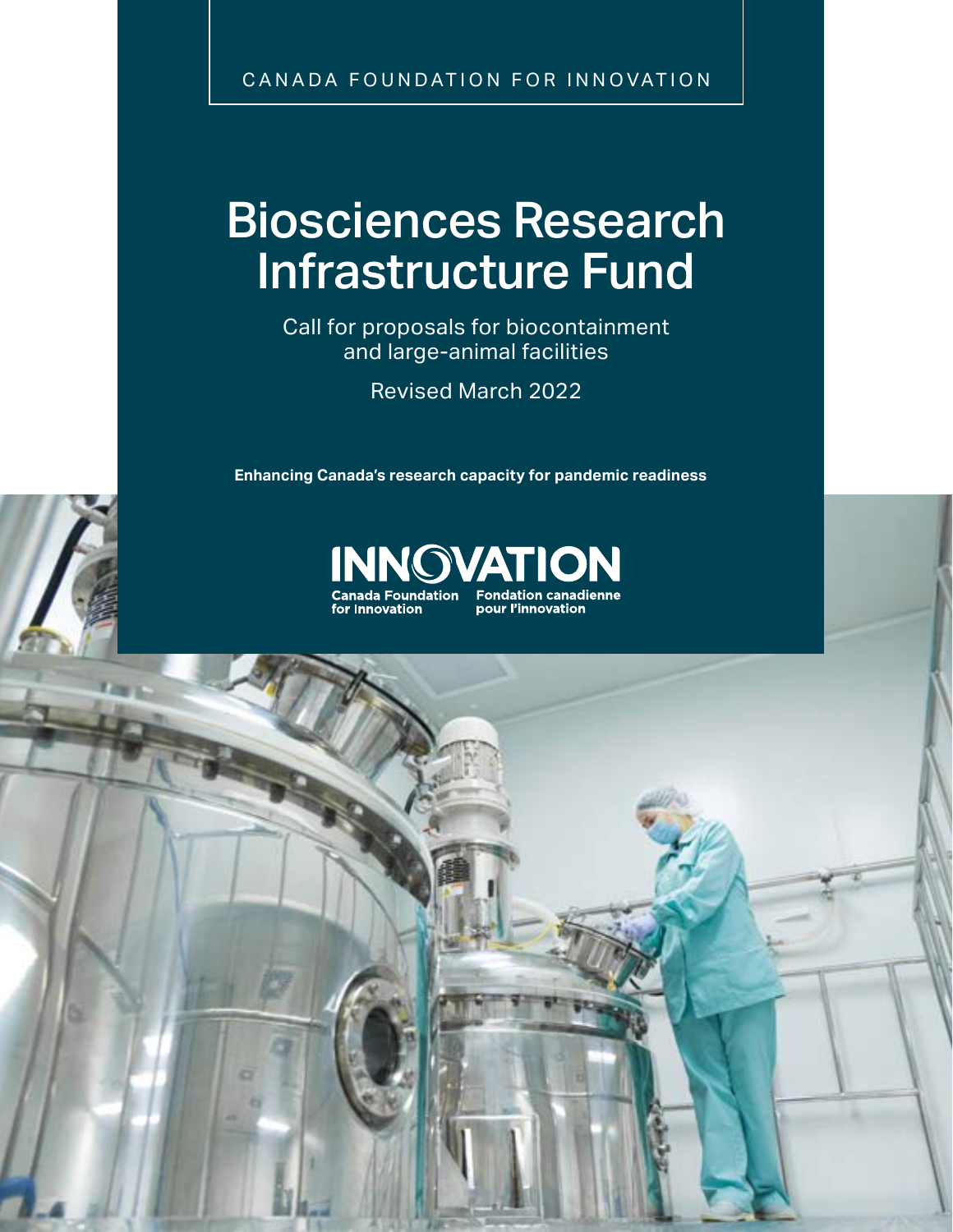## **Table of contents**

| <b>Part 1</b> – What you need to |
|----------------------------------|
|                                  |
|                                  |
|                                  |
|                                  |
|                                  |
|                                  |
|                                  |
|                                  |
|                                  |
|                                  |
|                                  |
|                                  |
|                                  |
|                                  |
|                                  |
|                                  |
|                                  |

#### **Part 2** – How to apply [...............................................................10](#page-9-0)

| Complying with the guidelines when preparing    |  |
|-------------------------------------------------|--|
|                                                 |  |
|                                                 |  |
|                                                 |  |
| Submission of notices of intent and proposals17 |  |

#### **Appendix 1** [– Changes from the](#page-17-0)

|--|--|

#### **Appendix 2** [– Changes from the](#page-18-0)  [call for proposals released on](#page-18-0)  [September 21, 2021](#page-18-0)...................................................................19

## **About the Canada Foundation for Innovation**

The Canada Foundation for Innovation (CFI) makes financial contributions to Canada's universities, colleges, research hospitals and nonprofit research organizations to increase their capability to carry out high-quality research.

The CFI invests in infrastructure that researchers need to think big, innovate and push the boundaries of knowledge. It helps institutions to attract and retain the world's top talent, to train the next generation of researchers and to support world-class research that strengthens the economy and improves the quality of life for all Canadians.

## A promising future, now

25 years of investing in ideas that change our world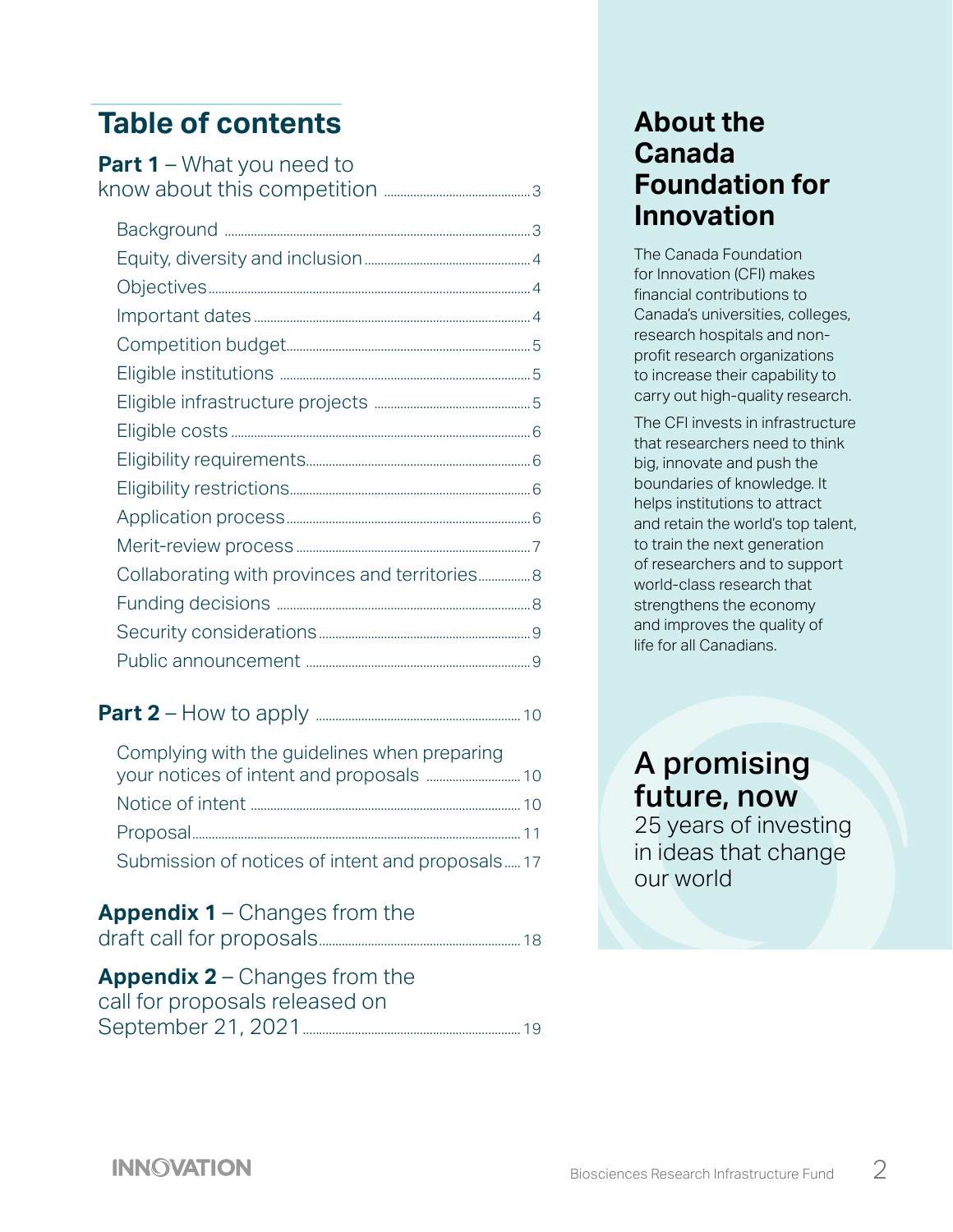# <span id="page-2-0"></span>**Part 1 – What you need to know about this competition**

## **Background**

To advance the Government of Canada's biomanufacturing and life sciences priorities, Budget 2021 announced \$500 million for the Canada Foundation for Innovation (CFI) to support the infrastructure needs of postsecondary institutions and research hospitals in these areas. Canada's leading postsecondary institutions and their affiliated research hospitals anchor much of the bio-innovation ecosystem. Important foundational components are centred in these institutions, including laboratories, research and talent.

Canada's scientists need high-performance tools and innovative research spaces and laboratories to bring their ideas from discovery through development and commercialization. In many cases, their work requires specialized equipment in appropriate biocontainment facilities to ensure that infectious disease research is conducted safely. Supporting surveillance, diagnostics, and pre-clinical and clinical trials with flexible research infrastructure capacity is critical to Canada's biomanufacturing and life sciences ecosystem.

In 2020, the CFI and the Office of the Chief Science Advisor of Canada surveyed institutions about their capacity to respond to COVID-19 and possible future pandemics. The institutions pointed to critical issues with their ability to respond to the coronavirus and its variants, as well as their readiness to respond to future infectious disease outbreaks. Notably, 94 percent of institutions with containment level 3 facilities reported needing investments to maintain their readiness to respond to a future pandemic, and 70 percent indicated they were at risk of losing their Human Pathogens and Toxins Act licence without additional specialized equipment and critical upgrades.

The World Health Organization has recognized that animal models are key to advancing COVID-19 treatments. Canada's federal COVID-19 Therapeutics Task Force further noted that access to animal models and laboratories with the appropriate expertise is a challenge faced by researchers and smaller Canadian firms in developing therapeutics. This challenge is equally valid for numerous infectious diseases beyond COVID-19.

The Biosciences Research Infrastructure Fund competition will respond to these critical needs by investing in containment level 3 (CL3) and containment level 4 (CL4) facilities (as defined in the [Canadian Biosafety Standard](https://www.canada.ca/en/public-health/services/canadian-biosafety-standards-guidelines/second-edition.html)) in research hospitals and postsecondary institutions and associated large-animal facilities capable of working with infectious materials. Research infrastructure funded through this competition will strengthen the capacity of academia to work with industry and government to advance promising discoveries and promote training and talent development.

The CFI will only fund proposals that:

- **•** Meet a high standard of scientific excellence
- **•** Best respond to government priorities to address pandemic readiness and emerging health threats
- **•** Hold the greatest potential to develop commercially viable vaccines and therapies.

CFI investments will ensure that funded CL3 and CL4 facilities are collaborative, durable, flexible, multi-institutional and capable of serving researchers in all relevant disciplines in support of [Canada's Biomanufacturing and Life Sciences Strategy.](https://www.ic.gc.ca/eic/site/151.nsf/eng/00018.html)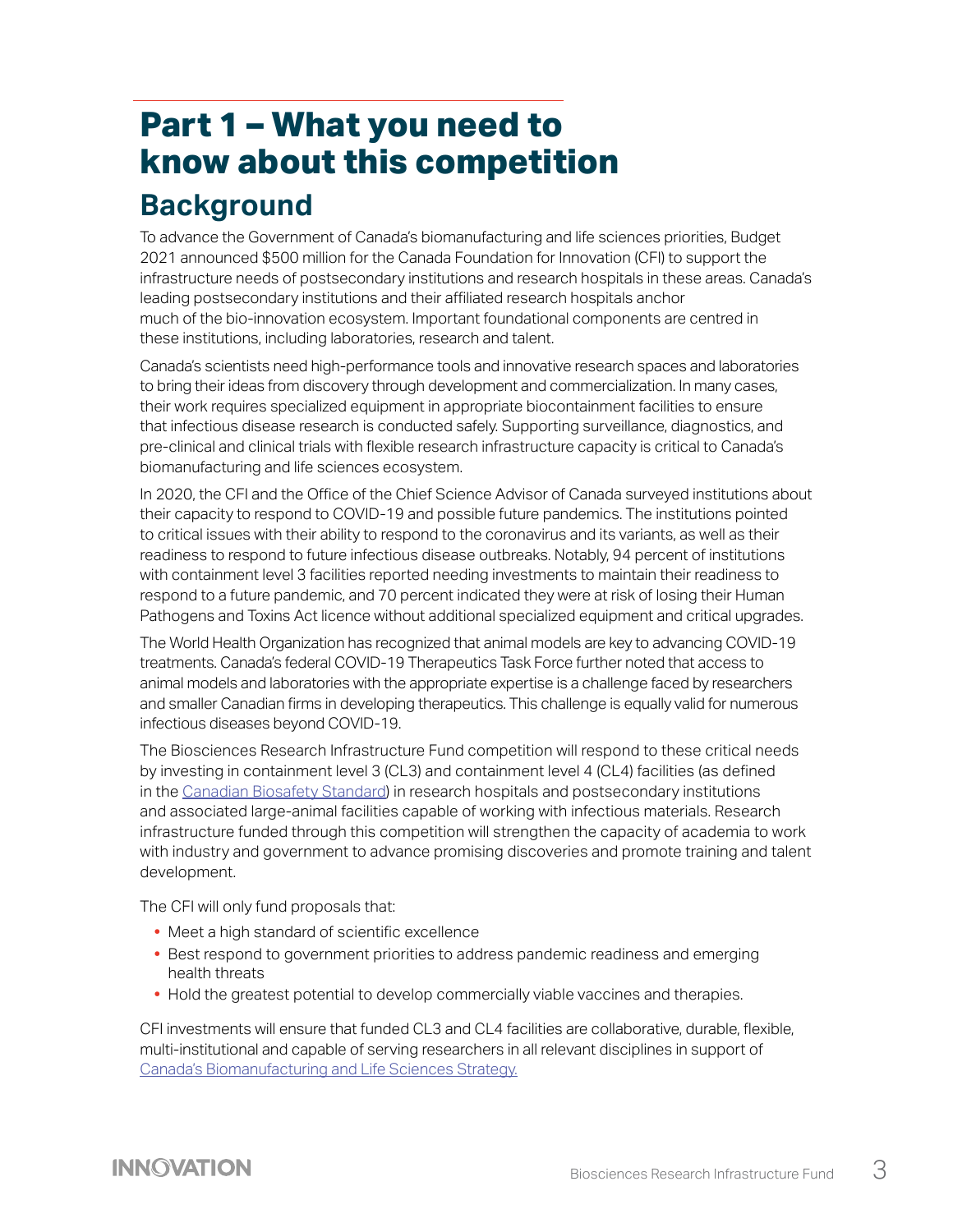<span id="page-3-0"></span>

## **Equity, diversity and inclusion**

The CFI is committed to the principles of equity, diversity and inclusion. In all our activities, we recognize that a breadth of perspectives, skills and experiences contributes to excellence in research.

**Equity:** We aim to ensure all CFI-eligible institutions have the opportunity to access and benefit from our programs and CFI-funded infrastructure through our well-established, fair and impartial practices.

**Diversity:** We value attributes that allow institutions and their researchers — from any background and from anywhere — to succeed. This includes individual attributes such as gender, language, culture and career stage; institutional attributes such as size, type and location; and attributes that encompass the full spectrum of research, from basic to applied and across all disciplines.

**Inclusion:** Our culture encourages collaboration, partnership, contributions and engagement

among diverse groups of people, institutions and areas of research to maximize the potential of Canada's research ecosystem.

We believe that nurturing an equitable, diverse and inclusive culture is the responsibility of every member of the research ecosystem, including funders, institutions, researchers, experts and reviewers.

The CFI normally uses data collected through the CFI Awards Management System (CAMS) to report on the representation of underrepresented groups (women, Indigenous Peoples, persons with disabilities, members of visible minorities) in research teams. Given that only a limited sample of users can be included on a proposal and have their data collected through CAMS, we may use other methods, such as surveys, to collect data on the diversity of users of the facilities that apply to and are supported through this competition.

## **Objectives**

The objectives of this competition are to:

- **•** Address immediate infrastructure needs in postsecondary institutions' and affiliated research hospitals' capacity to support pandemic preparedness and respond to emerging health threats, consistent with Canada's Biomanufacturing and Life Sciences Strategy
- **•** Support the development of strong linkages among researchers working in a variety of settings, including government laboratories, and users of research results in all sectors
- **•** Create an environment to attract and train highly qualified personnel linked to the needs of the biomanufacturing and life sciences sector.

| August 25, 2021    | CFI issues draft call for proposals                         |  |
|--------------------|-------------------------------------------------------------|--|
| September 13, 2021 | Deadline to submit feedback on the draft call for proposals |  |
| September 21, 2021 | CFI issues call for proposals                               |  |
| October 18, 2021   | Deadline to submit notices of intent                        |  |
| <b>March 2022</b>  | CFI reissues call for proposals                             |  |
| April 12, 2022     | Deadline to submit proposals                                |  |
| May/June 2022      | Review of proposals by Expert Committees                    |  |
| Summer 2022        | Review of proposals by the Strategic Review Committee       |  |
| September 2022     | Decision by CFI Board of Directors                          |  |

## **Important dates**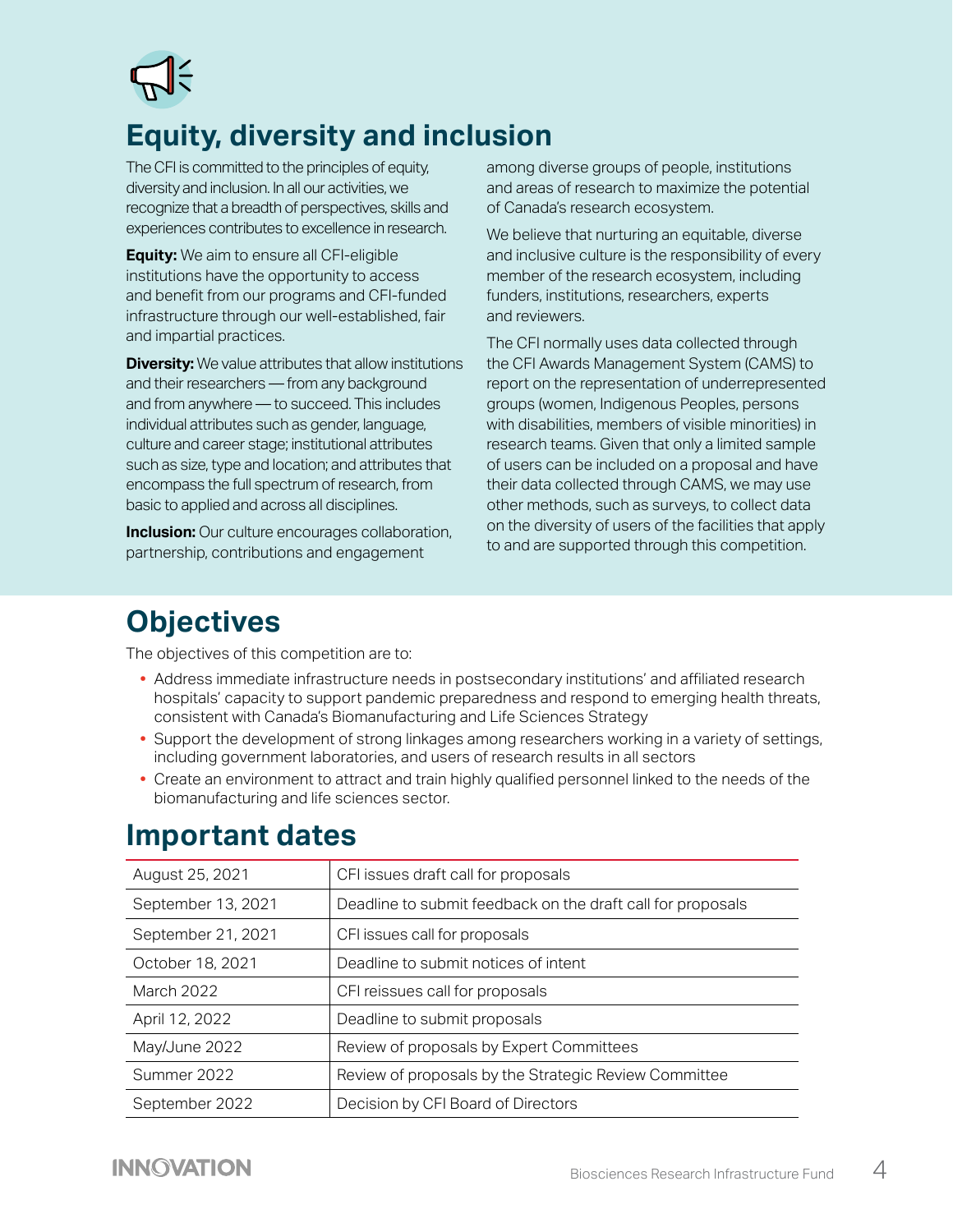# <span id="page-4-0"></span>**Competition budget**

The CFI will invest up to \$115 million in research infrastructure funding and will fund up to 60 percent of a project's eligible infrastructure costs. In addition, the CFI will provide up to \$34.5 million for associated operating costs through the Infrastructure Operating Fund.

### **Operating and maintenance costs**

The CFI will contribute to the operating and maintenance (O&M) costs of funded projects through the Infrastructure Operating Fund. Institutions will automatically receive an allocation equivalent to 30 percent of the CFI contribution for funded projects.

Your institution needs to demonstrate that appropriate O&M resources will be available to ensure optimal use of the requested infrastructure over its useful life. Please note that sustainability is an assessment criterion and an integral part of the review process.

The operating funds awarded through this competition must be allocated by institutions directly in support of the O&M needs of the requested infrastructure.

# **Eligible institutions**

Canadian universities, colleges, research hospitals and non-profit research institutions [recognized as eligible by the CFI](https://www.innovation.ca/list-eligible-institutions) can apply to this competition. Institutions wishing to be recognized as eligible to apply for, receive and administer CFI funding must first request confirmation of their eligibility from the CFI before applying to this competition.

## **Eligible infrastructure projects**

An eligible project is one that involves acquiring or developing research infrastructure to increase research capacity in existing CL3 or CL4 facilities and only those CL2 facilities that are essential to the operations of the CL3 or CL4 facilities. Projects submitted may include renovations, repairs to existing infrastructure (whether CFI-funded or not), and equipment housed within the CL3 or CL4 facilities or which are necessary to maintain, renew or obtain a new Human Pathogens and Toxins Act licence to work with human pathogens. Proposals for the construction of new CL4 facilities will be considered but would be expected to be exceptional, given the unique and highly specialized nature of these assets.



## **Minimum project cost**

For this competition, the CFI will only consider proposals whose total project costs are greater than \$3 million.

In addition to containment facilities, eligible projects may involve associated facilities for large animals, such as non-

human primates. Small animal (e.g., rodent) facilities are not eligible. Infrastructure requested for associated large-animal facilities may include:

- **•** Renovations and expansion of animal housing capacity
- **•** Repairs
- **•** Built-in equipment or equipment located in the animal facility and required for safe and effective animal housing, testing and care.

Equipment for the handling and storage of infectious materials is eligible; however, projects focused predominantly on expanding biobanking capacity are not eligible in this competition.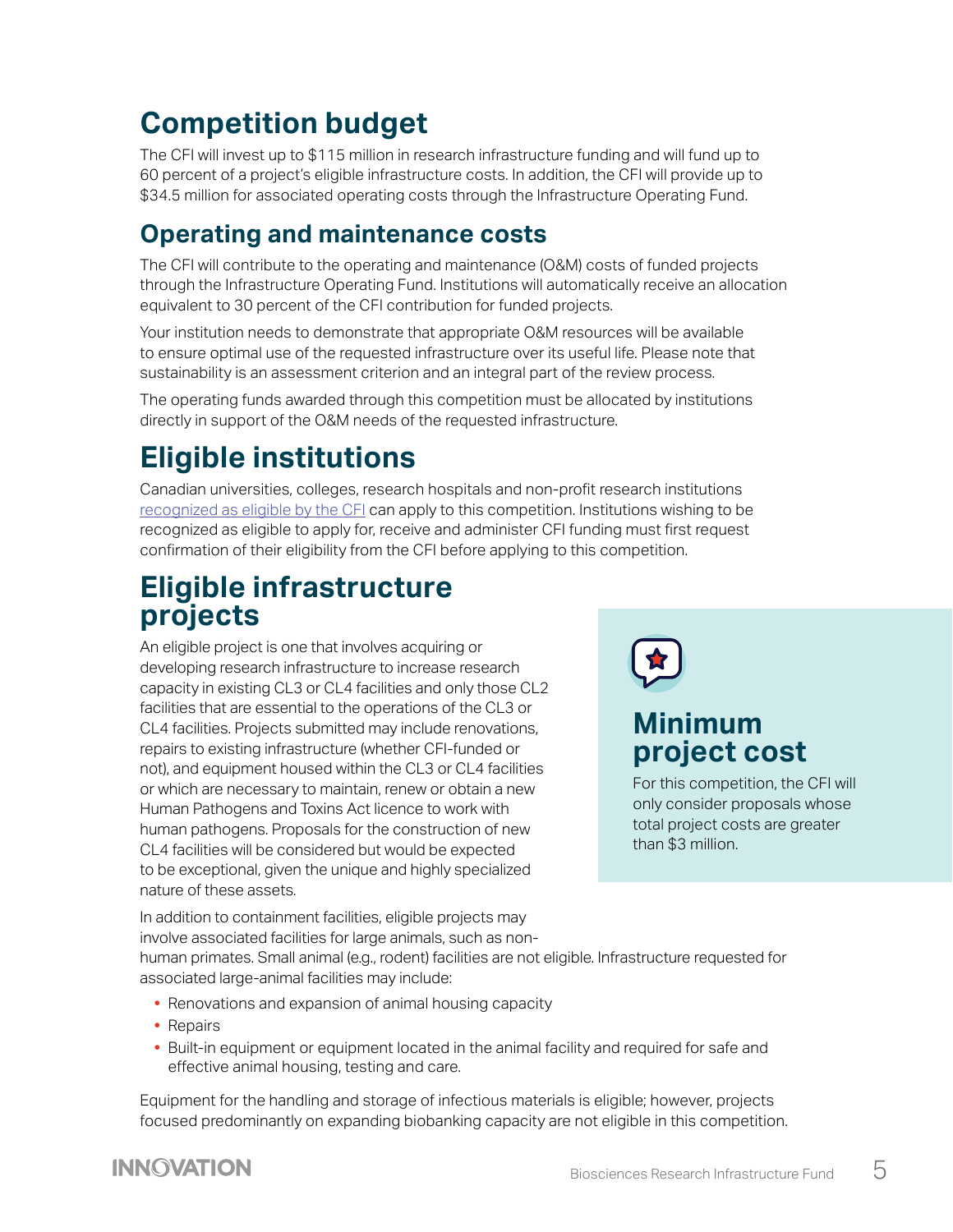## <span id="page-5-0"></span>**Eligible costs**

All costs normally considered by the CFI as eligible costs for an infrastructure project per section 4.6 of our [Policy and program guide](https://www.innovation.ca/awards/policy-and-program-guide-and-supplemental-information) (e.g. shipping, warranties, initial training, etc.) are eligible, as long as they are incurred in the context of an eligible project described above. In addition, the CFI will accept costs related to physical security and cybersecurity as eligible for this competition.

## **Eligibility requirements**

- **•** Facilities must provide highly specialized equipment, services, resources, and scientific and technical personnel to support a broad range of research on human health threats.
- **•** Facilities must have a management structure and user access policy in place to support their use by multiple research groups.
- **•** Research infrastructure expenditures and in-kind contributions must have taken place after April 19, 2021. We consider expenditures incurred when goods are received, services have been rendered or work has been performed.
- **•** Infrastructure funded through this competition must be located in Canada.

# **Eligibility restrictions**

In general, institutions may not apply for funding for new biocontainment facilities in this competition. The one exception will be with regard to proposals to build a new CL4 facility, or to replace or consolidate current CL3 or CL4 facilities. Where there is an option to either renovate an existing facility or construct a new one, the most cost-effective option must be chosen while considering the full life-cycle costs for the required capacity. As regards new CL4 facilities, given their unique and specialized nature, any proposals put forward would require a clear business case as to the proposed facility's contribution to Canada's overall biomanufacturing and pandemic readiness posture.

## **Application process**

Your institution must submit a notice of intent by the deadline. If you do not submit a notice of intent, you will not be able to submit a proposal.

An institution with a single CL3 or CL4 facility or associated facilities for large animals may submit only one proposal in this competition. Institutions with more than one such facility may submit a separate proposal for each. Multi-institutional proposals will be accepted. There is no limit to the number of proposals an institution can participate in as a collaborating institution.

We will use the notices of intent when we plan the review process to:

- **•** Identify what expertise is needed to assess each proposal
- **•** Recruit committee members
- Identify potential eligibility issues with the project or infrastructure items requested.

The notices of intent are not assessed as part of the merit-review process.

We will publish on our website the list of notices of intent received in this competition. The list will include the project title, the administrative and collaborating institutions, the names and affiliations of the researchers identified in the research teams section, the plain language summary and the keywords.

See "[Part 2 — How to apply"](#page-9-1) for details of how to complete each stage of the application process.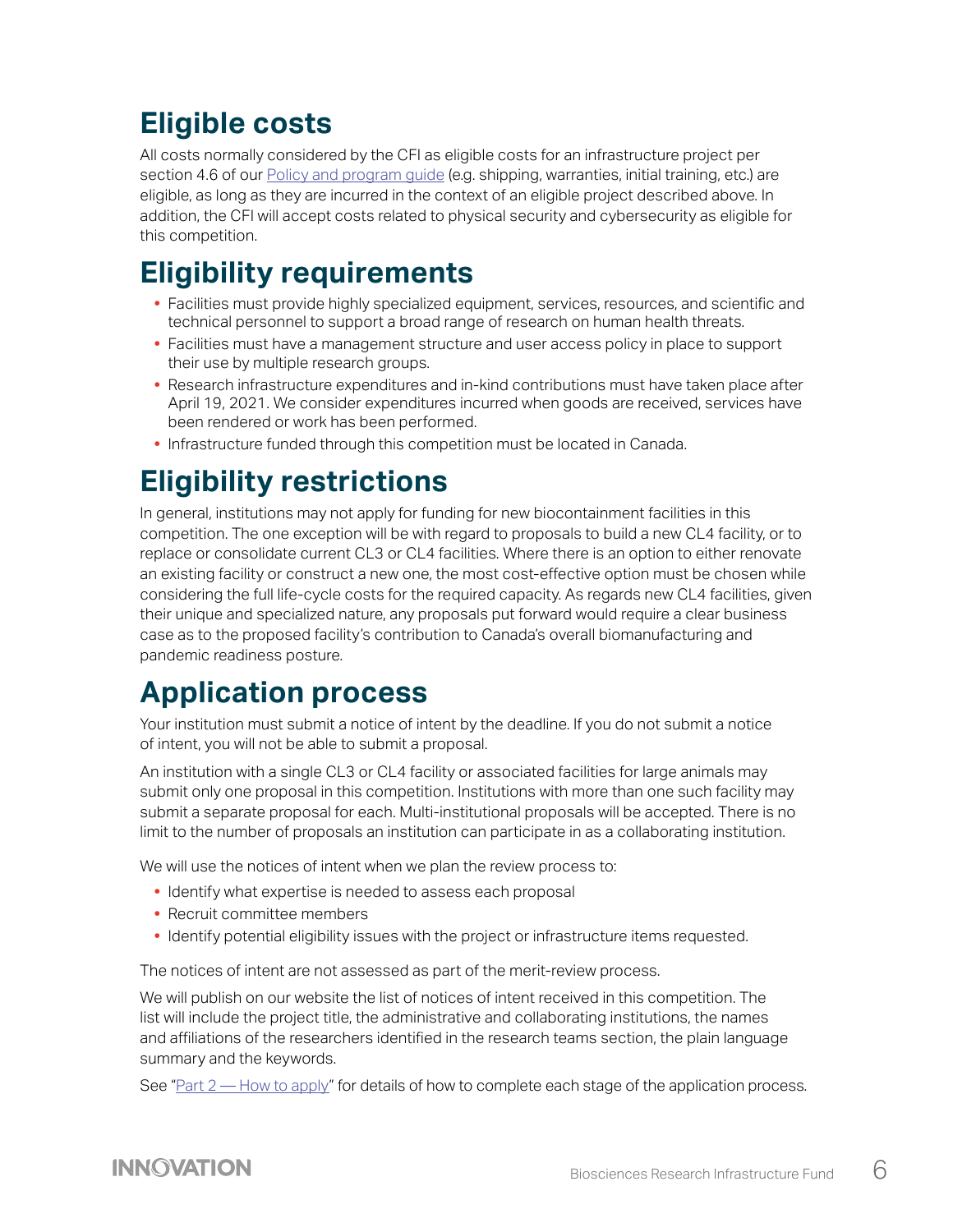## <span id="page-6-0"></span>**Merit-review process**

First, CFI staff make sure that proposals are eligible and complete, and that they do not contain sensitive information that should not be communicated as part of the merit-review process. Proposals are then reviewed in a two-stage process, as outlined below.

### **Expert Committees**

In the first stage of review, Expert Committees review and assess small groups of similar proposals. This process will be tailored to the nature and complexity of the proposals. Expert Committees assess the proposals' strengths and weaknesses in relation to the assessment criteria. Proposals that do not meet the competition's standards of excellence will be rejected by the Expert Committee and will not move to the next stage.

### **Assessment criteria**

Expert Committees evaluate proposals based on six assessment criteria. Each criterion is assessed against a standard that must be met for a proposal to be considered for funding.

| Criterion                                                                            | Standard                                                                                                                                                                                                                                                                             |
|--------------------------------------------------------------------------------------|--------------------------------------------------------------------------------------------------------------------------------------------------------------------------------------------------------------------------------------------------------------------------------------|
| Research excellence                                                                  | The research activities enabled by the biocontainment<br>facility and/or associated animal facility are<br>internationally competitive and aligned with<br>Canada's priorities. The facility has a demonstrated<br>track record of excellence in research.                           |
| <b>Research teams</b>                                                                | The diverse teams of researchers using the facility<br>have the breadth of expertise to conduct the<br>proposed activities.                                                                                                                                                          |
| <b>Enhancement of the capacity</b><br>to respond to emerging human<br>health threats | The requested infrastructure is needed<br>to enhance Canada's capacity to respond to<br>pandemics and emerging human health threats.<br>It is appropriate for the proposed activities.                                                                                               |
| <b>Collaborations and partnerships</b>                                               | The requested infrastructure will support enhanced<br>academic collaboration with industry, not-for-profit<br>organizations and public-sector partners.                                                                                                                              |
| <b>Sustainability</b>                                                                | The facility will be optimally used, operated and<br>sustained over its useful life.                                                                                                                                                                                                 |
| <b>Anticipated benefits</b>                                                          | The team and its partners have a well-defined plan to<br>transfer the results of the research and technology<br>development. Furthermore, the facility will attract and<br>train highly qualified personnel linked to the needs of<br>the biomanufacturing and life sciences sector. |

Refer to [Part 2](#page-9-1) of this document for information about how to apply to this competition, including how to address the assessment criteria.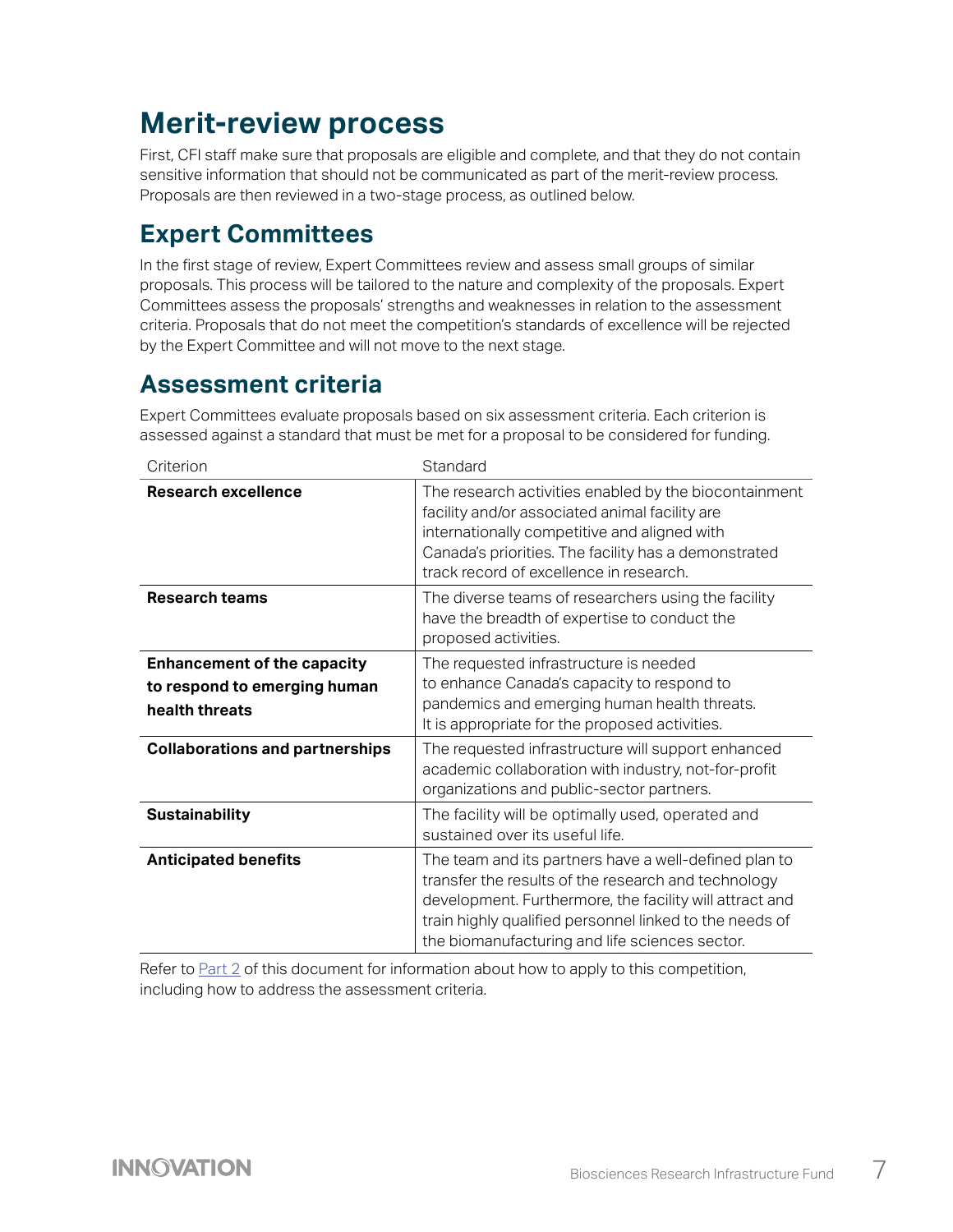## <span id="page-7-0"></span>**Face-to-face meetings**

For proposals that we deem particularly large and complex, we may require a virtual face-to-face meeting between the Expert Committee, project proponents and senior representatives of participating institutions. These projects typically represent a significant investment from the CFI; however, the financial aspect is not the sole determining factor for requiring a face-to-face meeting.

Shortly after we receive the notices of intent, we will identify projects that are likely to require such a meeting and inform the institutions. After proposals are submitted, we will confirm whether a virtual face-to-face meeting is needed. For those proposals, we may include experts in large research facility management on the Expert Committees.

### **Strategic Review Committee**

In the second stage of review, the Strategic Review Committee (SRC) will be convened to ensure that research infrastructure investments are well-aligned with and directly support the objectives and priorities of the Biomanufacturing and Life Sciences Strategy. The Chair(s) and members of the Strategic Review Committee will be named by the granting agencies and the CFI.

The SRC will review proposals that have been deemed through peer review to meet or exceed a threshold of scientific and technical excellence. Informed by the Expert Committee reports and a summary of each project, the SRC is responsible for:

- **•** Recommending projects that are in strategic alignment with the Strategy objectives as well as with other related investments
- **•** Assessing other benefits to Canada
- **•** Recommending the amount that the CFI should award for each proposal.

The recommendations of the SRC will be provided to the CFI Board of Directors to inform its decision making. Authority for the final approval of all awards remains with the CFI Board.

## **Collaborating with provinces and territories**

To coordinate the review processes and avoid duplication of review efforts, we will share the following with relevant provincial and territorial funding authorities:

- **•** A list of the notices of intent submitted
- **•** Expert Committee reports
- **•** The names and affiliations of committee members.

We will disclose the list and committee reports only in accordance with agreements between the CFI and provincial or territorial authorities, as permitted by the Privacy Act.

We will also invite representatives of the relevant provincial or territorial authorities to participate as observers at the expert review of the proposals' research excellence. They may also submit their views on the alignment of the proposals with provincial and territorial priorities for consideration by the SRC. We encourage institutions to work with relevant provincial and territorial funding authorities as key partners early in their planning and development of proposals.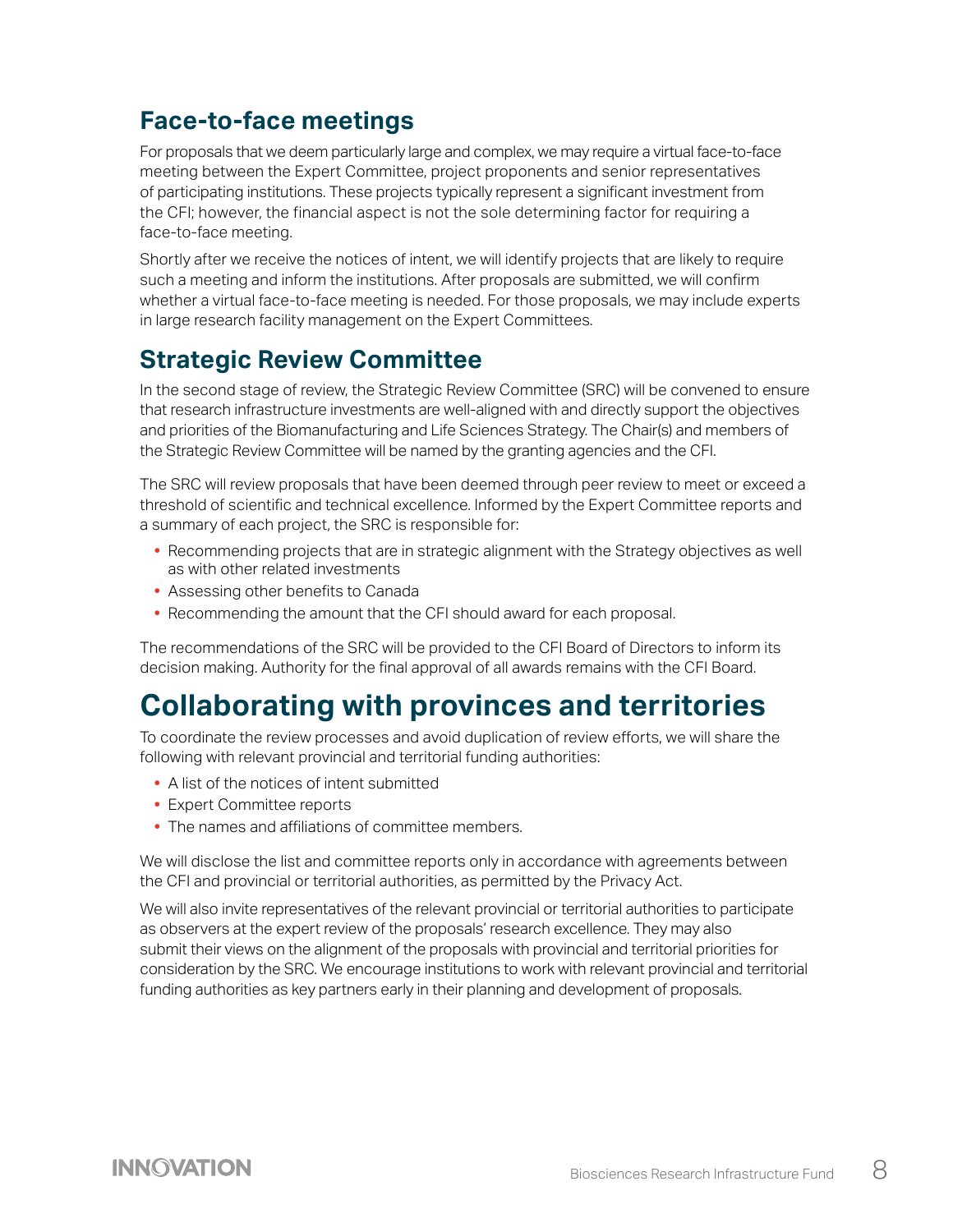# <span id="page-8-0"></span>**Funding decisions**

The CFI Board of Directors will make funding decisions at its meeting in September 2022. After this meeting, we will notify institutions of the decisions and send them the review materials for their proposals.

Funding from the CFI does not authorize your facility to conduct activities that are licensed under the Human Pathogens and Toxins Act or the Health of Animals Act and their associated regulations.

Any changes to activities that involve human pathogens and which require a new or amended licence under either of those acts must be authorized by the Centre for Biosecurity at the Public Health Agency of Canada. Consult the [Public Health Agency of Canada'](https://www.canada.ca/en/public-health/services/laboratory-biosafety-biosecurity/licensing-program.html)s website for more information.

Any changes to activities that involve animal pathogens and which require a new or amended import permit for animal pathogens must be authorized by the Office of Biohazard Containment & Safety at the Canadian Food Inspection Agency. Consult the [Canadian Food Inspection](https://inspection.canada.ca/animal-health/biohazard-containment-and-safety/eng/1300121579431/1315776600051)  [Agency's website](https://inspection.canada.ca/animal-health/biohazard-containment-and-safety/eng/1300121579431/1315776600051) for more information.

## **Security considerations**

National and international experts will participate in the merit-review of proposals. Given the potentially sensitive nature of the committees' deliberations, the CFI will make every effort to ensure that the members of its merit-review committees have undergone appropriate security screening. Institutions must also ensure that the information provided in the proposal does not pose a risk to the safety and security of the biocontainment facility. To this end, proposals must have undergone review and approval from the institution's Human Pathogens and Toxins Act licence holder or Biological Safety Officer. Under no circumstances should the institution divulge the following information in the proposal:

- **•** Existing pathogen inventories and descriptions of where these are stored
- **•** Floor plans of existing or proposed facilities
- **•** Gaps in or descriptions of existing security or proposed security elements, including biosecurity plans, physical security, cybersecurity and personnel security
- **•** Personal information that is not publicly available for personnel who have or will have access to risk group 3 security sensitive biological agents or risk group 4 pathogens.

The recipient institutions must conduct a consistent and appropriate due diligence review of potential security risks for funded projects and put in place timely measures to appropriately mitigate those risks. Tools and guidance are available through the Government of Canada's [Safeguarding Your Research portal](https://www.ic.gc.ca/eic/site/063.nsf/eng/h_97955.html), [National Security Guidelines for Research Partnerships](https://science.gc.ca/eic/site/063.nsf/eng/h_98257.html) and [Safeguarding Science](https://www.publicsafety.gc.ca/cnt/ntnl-scrt/cntr-trrrsm/cntr-prlfrtn/sfgrdng-scnc/index-en.aspx) workshops.

Security considerations will be independent of the merit-review process. The CFI reserves the right to exclude a partner or refuse to issue an award agreement on the basis of security, should appropriate measures not be in place to mitigate potential risks.

## **Public announcement**

The Government of Canada makes national funding announcements in collaboration with institutions. Public announcements provide opportunities to highlight the research and technology development enabled by CFI-funded infrastructure in their communities. We encourage institutions to work with local and national media after the announcement to promote the benefits and impacts of research and technology development to Canadians.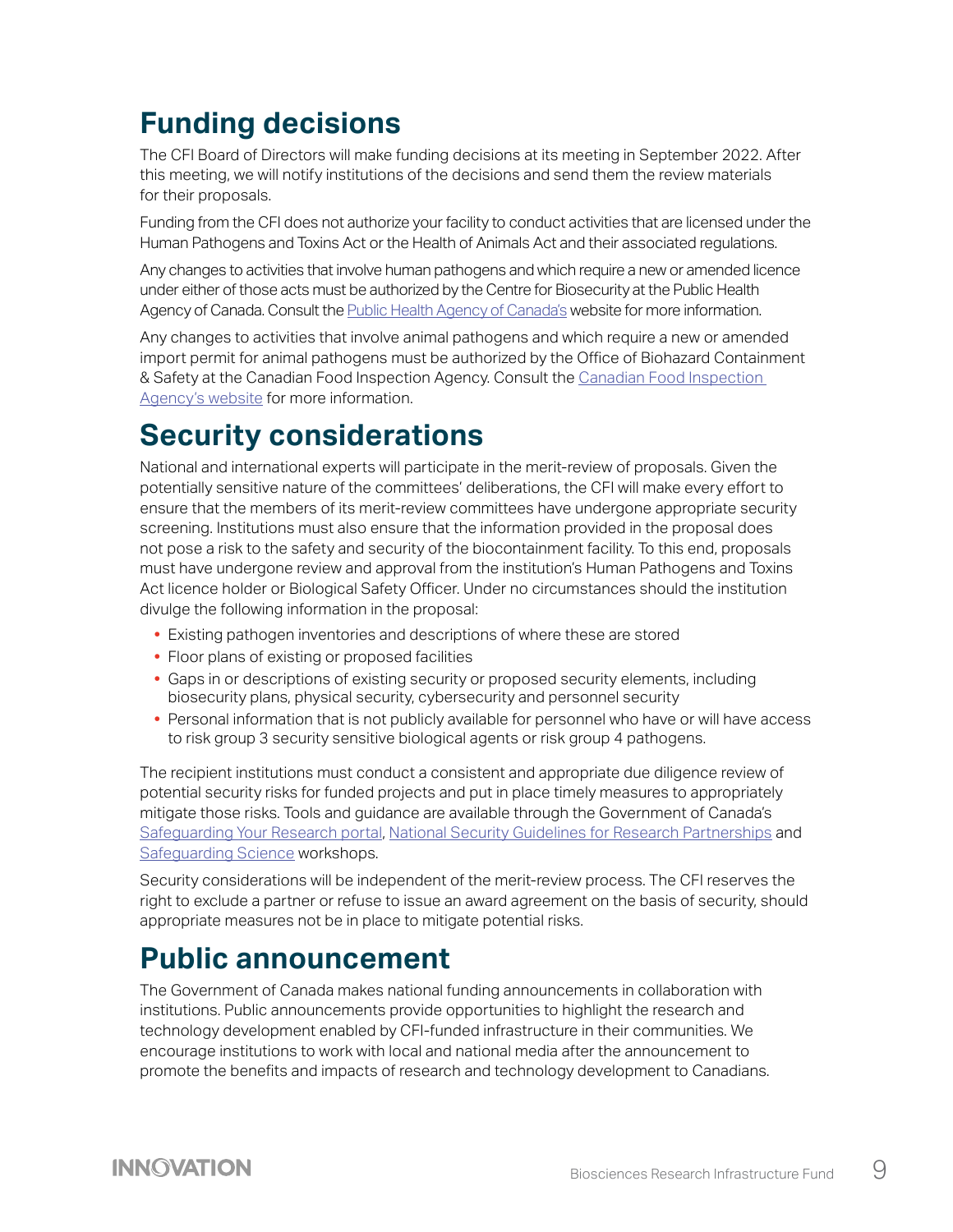# <span id="page-9-1"></span><span id="page-9-0"></span>**Part 2 – How to apply**

You will use the CFI Awards Management System (CAMS) to prepare, share and submit your notices of intent and proposals. Technical instructions for using CAMS are in the "[Getting](https://www.innovation.ca/awards/cams)  [started with CAMS](https://www.innovation.ca/awards/cams)" documents for researchers and institutional administrators.

The person who creates a project in CAMS is automatically assigned as the administrative leader for the project. Once a project is created, you will not be able to change the name of the administrative leader or administrative institution. If you do need to make such a change, contact your Senior Programs Officer. We will oversee the change in CAMS.

## **Complying with the guidelines when preparing your notices of intent and proposals**

All submissions must comply with the guidelines in section 6 of the "[Getting started with CAMS](https://www.innovation.ca/awards/cams)" documents as well as those in this document. These documents contain all the information you need to apply to this fund, including the guidelines to prepare notices of intent and proposals. We strongly recommend that you review the completed forms before you submit them to make sure they comply with these guidelines.

# **Notice of intent**

The notice of intent consists of the following six sections:

- **•** Project information
- **•** Plain language summary
- **•** Research teams
- **•** Project description
- **•** Collaborating institutions
- **•** Suggested reviewers

The information you need to include in these sections is described in section 6 of the "Getting [started with CAMS](https://www.innovation.ca/awards/cams)" documents for researchers and institutional administrators.

## **Plain language summary**

#### (Maximum 1,500 characters)

Provide a short summary of the project and research activities in plain language, focusing on the expected outcomes and benefits for Canada beyond academic accomplishments. We will publish on our website the project title and this summary, the names and affiliations of the researchers in the research teams section, administrative and collaborating institutions, and project keywords.

### **Research teams**

We expect that the requested infrastructure will support internationally competitive research activities for multiple research teams. These teams can be composed of researchers from different institutions, countries and sectors. When addressing the research teams criterion, please consider all groups of users, including the researchers and other users. However, for space and workload considerations, you can identify up to 10 members of these teams to demonstrate that they have the breadth of expertise needed to conduct the proposed research activities. Only the CVs of these 10 individuals will be appended to the proposal.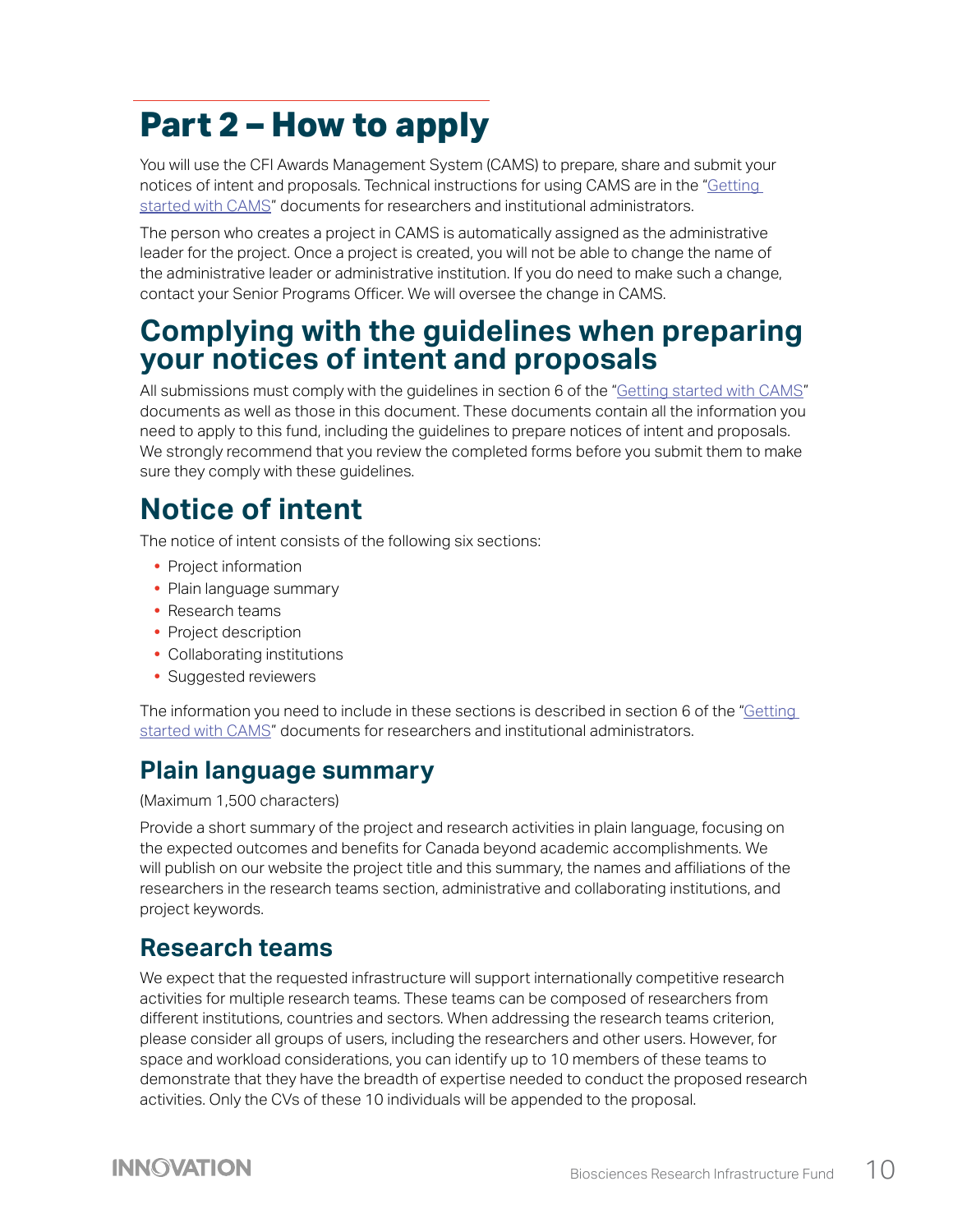<span id="page-10-0"></span>The individual who creates the project in CAMS will be the administrative leader for the project. This person will be responsible for tasks such as completing the forms in CAMS and submitting the proposal to the institution.

Team members whose CVs will be included in the proposal must have a CAMS account and accept to participate in this project before you can submit the notice of intent. They will each have read access to the notice of intent.

You may include individuals from organizations not eligible to receive CFI funding as research team members.

## **Project description**

(Maximum four pages)

The project description should reflect the full scope of the planned activities. This will inform CFI staff of the breadth of expertise required on the Expert Committee to assess your proposal's merits. The project description should include:

- **•** A high-level overview of the research or technology development program(s) that will be enabled by the infrastructure and the anticipated outcomes of these activities, including expected application(s)
- **•** A table of the requested infrastructure, including a brief description and approximate cost of the major pieces
- **•** A table of current and planned partners and other potential conflicts of interest, including the name of the partner organization(s) and the name of individuals involved in the research.

## **Collaborating institutions**

Before you can submit the notice of intent, collaborating institutions must accept to participate in the project. Collaborating institutions will receive part of the infrastructure requested and must be eligible to receive CFI funding.

## **Suggested reviewers**

We encourage you to suggest reviewers who are at different stages of their career, with diverse backgrounds and from underrepresented groups, as appropriate for the proposed program(s). The decision whether to contact the reviewers you suggest remains with the CFI.

## **Proposal**

The proposal should clearly present the project's merits and excellence. You should provide enough information to enable reviewers to evaluate the proposal according to the assessment criteria. However, under no circumstances should the institution divulge the following information in the proposal:

- **•** Existing pathogen inventories and descriptions of where pathogens are stored
- **•** Floor plans of existing or proposed facilities
- **•** Gaps in or descriptions of existing security or proposed security elements, including biosecurity plans, physical security, cybersecurity and personnel security
- **•** Personal information that is not publicly available for personnel who have or will have access to risk group 3 security sensitive biological agents or risk group 4 pathogens.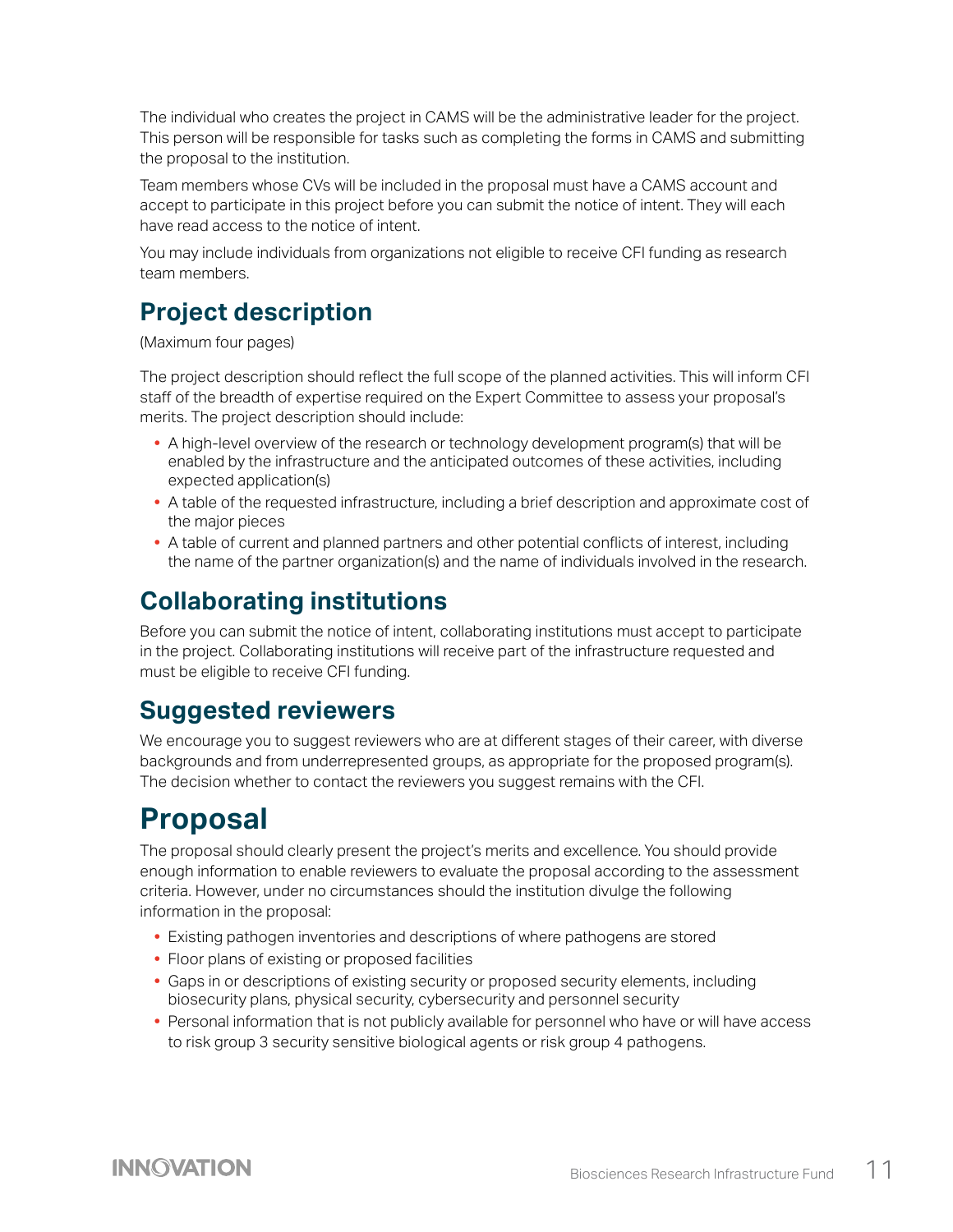CAMS automatically populates the proposal with information provided in the notice of intent, including:

- **•** Project information
- **•** Collaborating institutions
- **•** Research teams
- **•** Suggested reviewers

If you must make changes to the collaborating institutions, research teams or suggested reviewers after you submit your notice of intent, contact [brif-firsb@innovation.ca](mailto:brif-firsb%40innovation.ca?subject=) as soon as possible. This will help to avoid conflicts of interest with potential reviewers.

The proposal consists of three separate CAMS modules:

- **•** Project module information about the proposed project, how it meets the competition's objectives and criteria
- **•** Finance module information about the budgetary details of the proposal
- **•** Suggested reviewers module list of potential reviewers of the proposal

The forms in CAMS will indicate the maximum number of characters that can be included in each section and/or the page limits for uploaded attachments.

#### **Project module**

The project module consists of the following sections:

- **•** Project information
- **•** Plain language summary and project summary
- **•** Research teams
- **•** Other users
- **•** Collaborating institutions
- **•** Financial resources for operation and maintenance
- **•** Assessment criteria
- **•** Project attachments.

The information to be included in these sections is described in section 6 of the "[Getting](https://www.innovation.ca/awards/cams)  [started with CAMS](https://www.innovation.ca/awards/cams)" documents for researchers and institutional administrators. If there are discrepancies between the instructions provided in the "Getting started with CAMS" documents and this call for proposals, this call takes precedence.

#### **Project summary**

#### (Maximum three pages)

Provide a general description of the research or technology development activities to be conducted and an overview of the infrastructure you are requesting. This summary must address the extent to which the proposal meets the competition objectives.

For projects recommended for funding by the Expert Committees, the project summary is the only section of the proposal that we will provide to the SRC to help with its deliberations.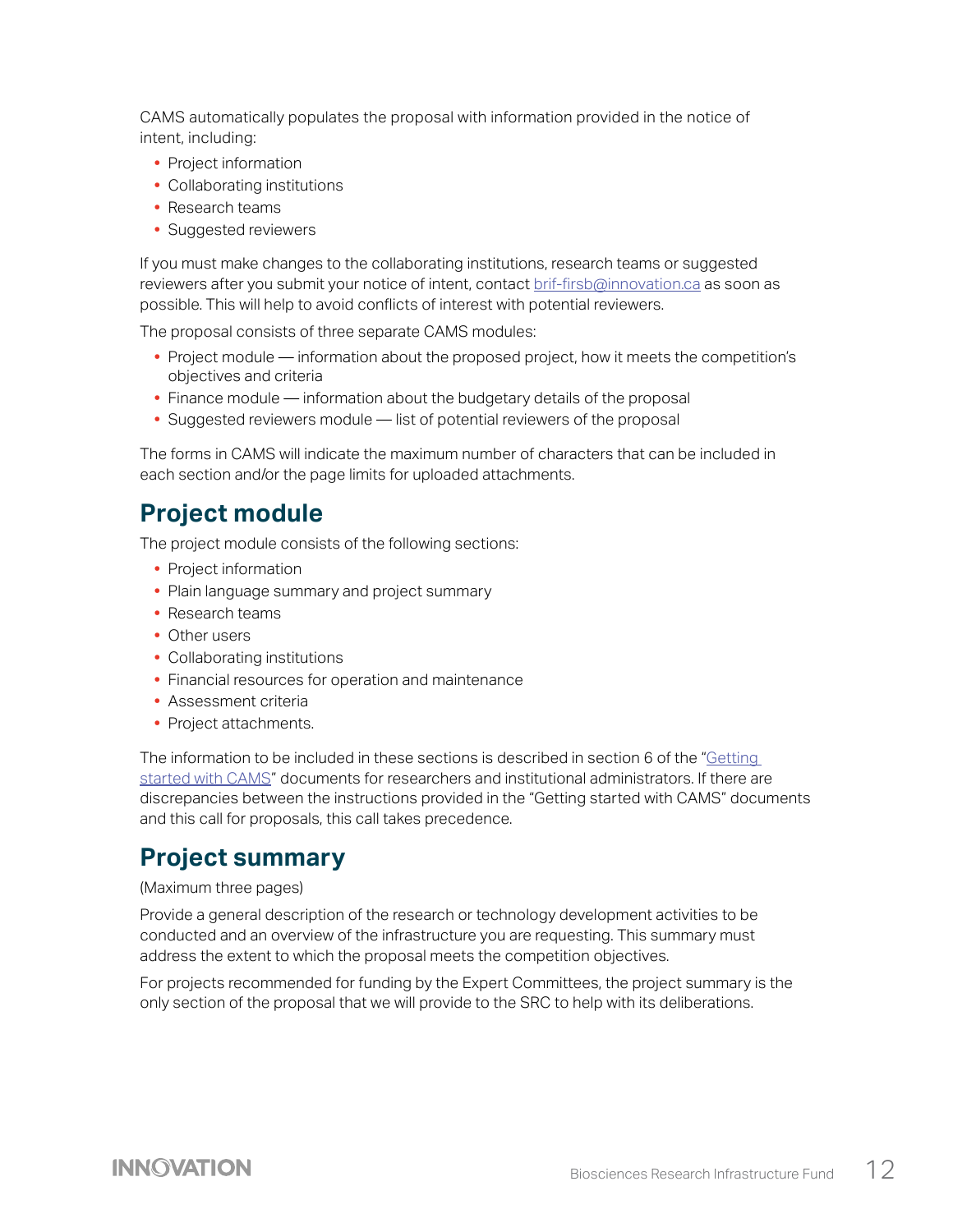## **Other users**

You can identify up to 20 other users of the facility –– either researchers or users from various sectors. These individuals will not be notified via CAMS of their inclusion in the proposal, so the administrative institution should make sure they have been informed and have agreed to participate in the proposal.

### **Assessment criteria**

#### **Document structure**

Address the assessment criteria in a PDF document and upload it to CAMS. The document must contain key information on how the proposal meets the objectives and assessment criteria for this competition. Make sure the document follows the formatting guidelines for attachments outlined in the "[Getting started with CAMS](https://www.innovation.ca/awards/cams)" documents for researchers and institutional administrators. You should also:

- **•** Address each criterion in the order that they appear below
- **•** Begin each criterion on a new page.

Reviewers will evaluate each assessment criterion against a standard. Each criterion includes instructions you must address in the proposal. Failure to do so will weaken the proposal. Expert Committees rate the degree to which the proposal meets each standard, whereas the SRC reviews proposals to ensure that research infrastructure investments are well-aligned with and directly support the objectives and priorities of the Biomanufacturing and Life Sciences Strategy.

#### **Page limits**

Page limits for your document depend on the amount requested from the CFI in the proposal.

| Total CFI request   | Maximum number of pages |
|---------------------|-------------------------|
| $\leq$ \$10 million | 30 pages                |
| > \$10 million      | 35 pages                |

You have maximum flexibility to address each criterion in the document you submit, including the use of figures or diagrams, where appropriate. The distribution of pages among criteria is at your discretion, up to the total page limits noted above.

Note: If you are submitting a proposal with a CFI request less than or equal to \$10 million, CAMS will allow you to upload a PDF document up to 35 pages. A validation error restricting the PDF document to 30 pages will only occur when the administrative leader sets the proposal to "complete" and when your institution sets it to "verified" or tries to submit it to the CFI.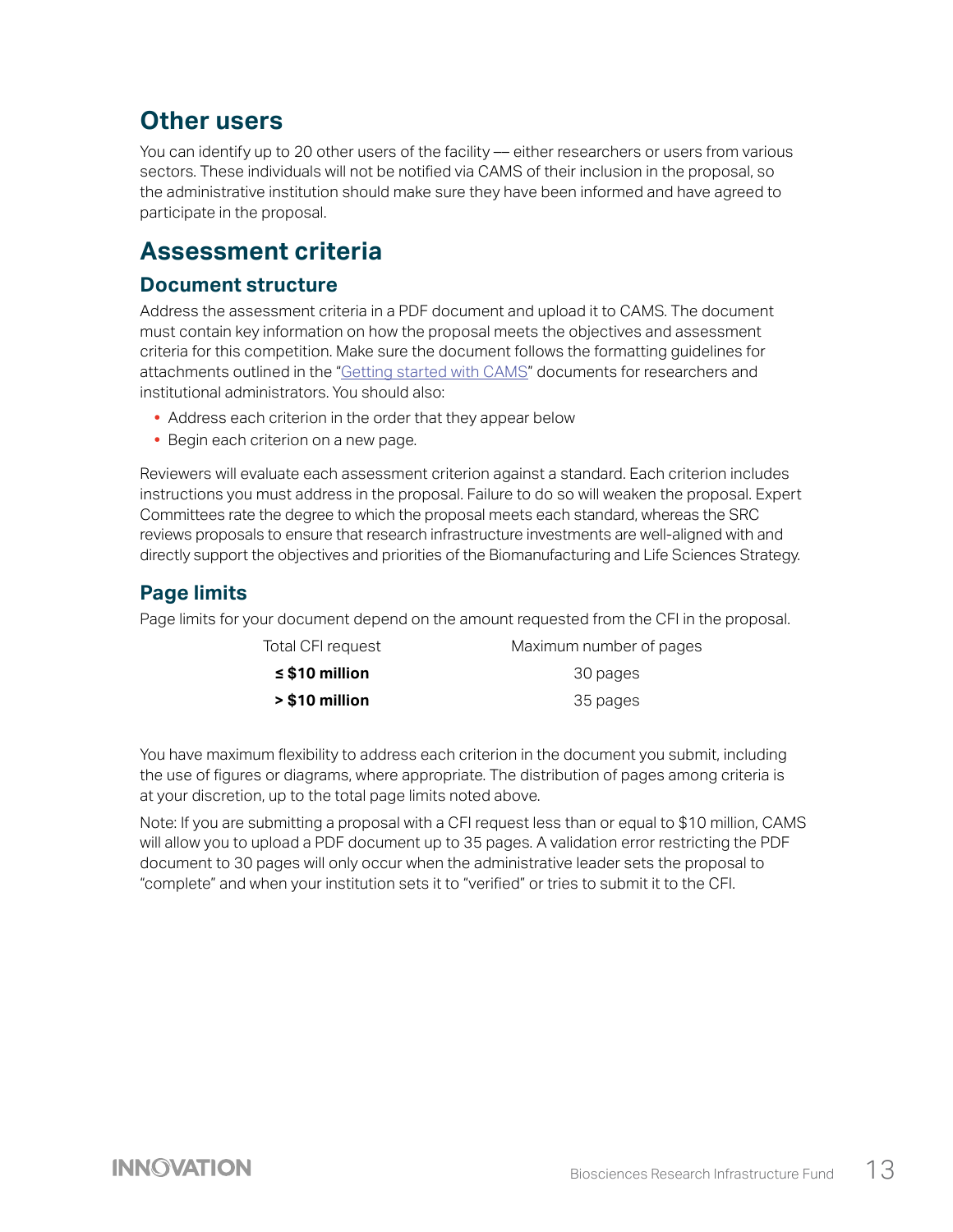### **Criterion standards and instructions**

#### **RESEARCH EXCELLENCE**

The research activities to be enabled by the biocontainment facility and/or associated animal facility are internationally competitive and aligned with Canada's priorities. The facility has a demonstrated track record of excellence in research.

Instructions:

Describe the breadth of research activities enabled by the biocontainment facility and/or associated animal facility over the past five years. Include both qualitative and quantitative data on the number and types of infectious diseases studied, vaccines and therapies developed, and animal models of disease developed and characterized. Highlight your most significant research accomplishments.

Describe the proposed research or technology development programs that will be enabled by the requested infrastructure. Explain the methodologies to be used and discuss the feasibility by identifying key challenges and how these will be overcome.

Demonstrate the innovative aspects of the proposed programs by positioning them within the present state of knowledge in the field, both in Canada and internationally. Where appropriate, include references.

#### **RESEARCH TEAMS**

The diverse teams of researchers using the facility have the breadth of expertise to conduct the proposed research activities.

Instructions:

Describe the breadth and diversity of the major users of the biocontainment facility and/or associated animal facility. When describing the diversity of major users, consider the disciplines of research, career stages, sectors, type and size of organizations, and geographic distribution that are represented.

Describe the teams' relevant experience and expertise to conduct the proposed research activities. Highlight their scientific and technical contributions to the area of the proposed activities.

Describe the contributions from relevant partners, as applicable, to the proposed activities.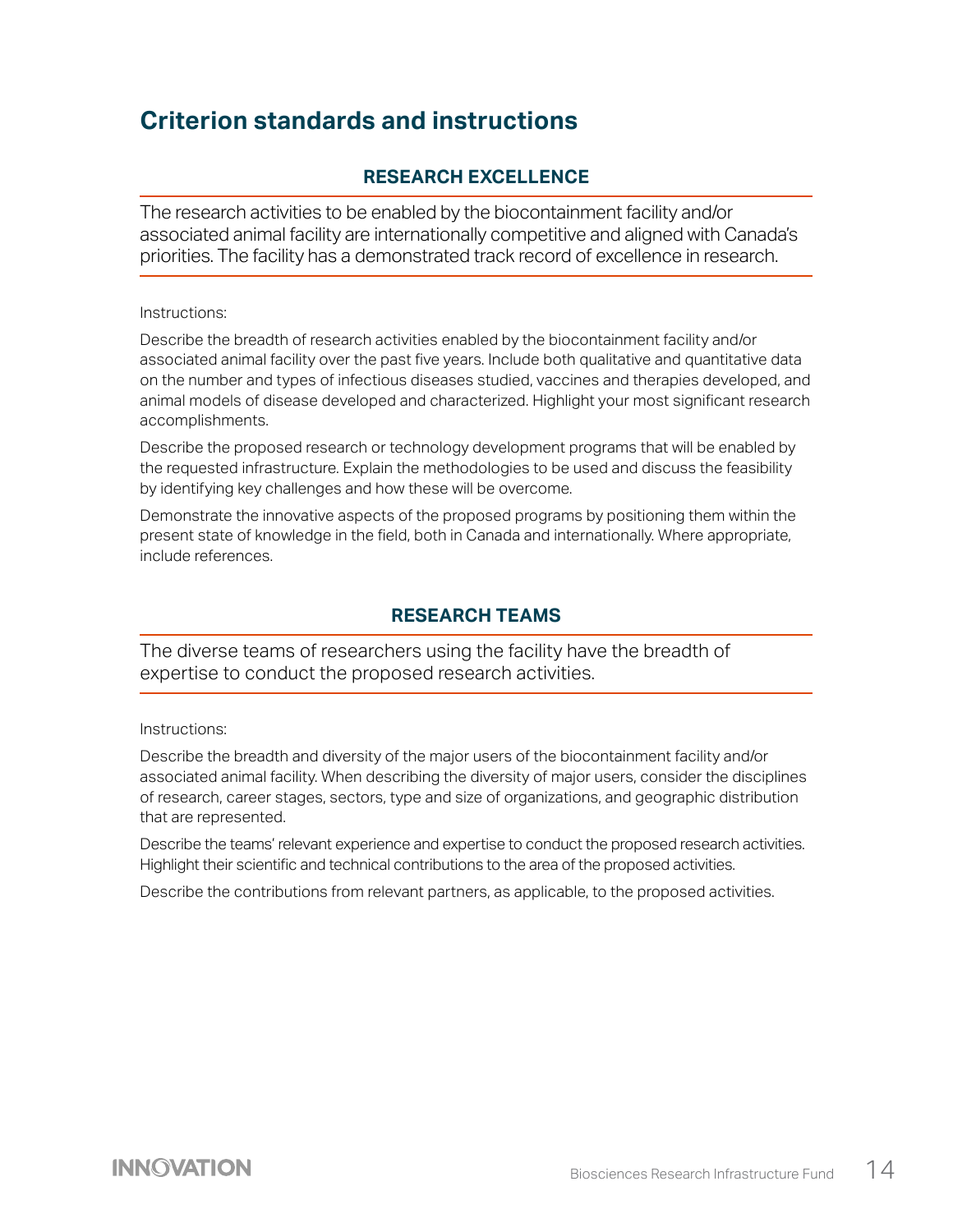#### **ENHANCEMENT OF THE CAPACITY TO RESPOND TO EMERGING HUMAN HEALTH THREATS**

The requested infrastructure is needed to enhance Canada's capacity to respond to pandemics and emerging human health threats. It is appropriate for the proposed research activities.

#### Instructions:

In the specific context of the current proposal, describe:

- The existing research capacity of the institution and its partners to respond to pandemics and other emerging human health threats
- **•** The areas in which you specialize
- **•** How that fits within the broader context of other academic, government or private sector laboratories.

List any certifications or biosafety standards, such as CL3, good manufacturing practices or ISO, that are currently maintained. Identify any potential impacts of upcoming changes to the [Canadian Biosafety Standard.](https://www.canada.ca/en/public-health/services/canadian-biosafety-standards-guidelines/third-edition-changes.html)

Describe each requested item and justify why it is needed to conduct the proposed research activities and how it will enhance the capacity to respond to pandemics and emerging human health threats. Reference the item number, quantity, cost and location entered in the "Cost of individual items" table. Provide a cost breakdown and description of included items in any grouping of items. For construction or renovation, describe the space including its location, size and nature.

Considering the existing research infrastructure capacity at your institution and at your partner's institution(s), explain how the requested infrastructure is the best option to obtain the resources needed to conduct the proposed research activities.

Note: for construction or renovation, you must provide the detailed cost breakdown and timeline in a separate document as part of the finance module.

#### **COLLABORATIONS AND PARTNERSHIPS**

The requested infrastructure will support enhanced academic collaboration with industry, not-for-profit organizations and public sector partners.

#### Instructions:

Describe the existing collaborations and partnerships with other laboratories or facilities, research groups, government departments and agencies, businesses and users in all sectors.

Describe the facility's plans to enhance existing collaborations and partnerships, and support the development of new ones, including networking with other similar facilities.

Explain how these collaborations and partnerships are important to realizing the objectives and desired outcomes of this proposal.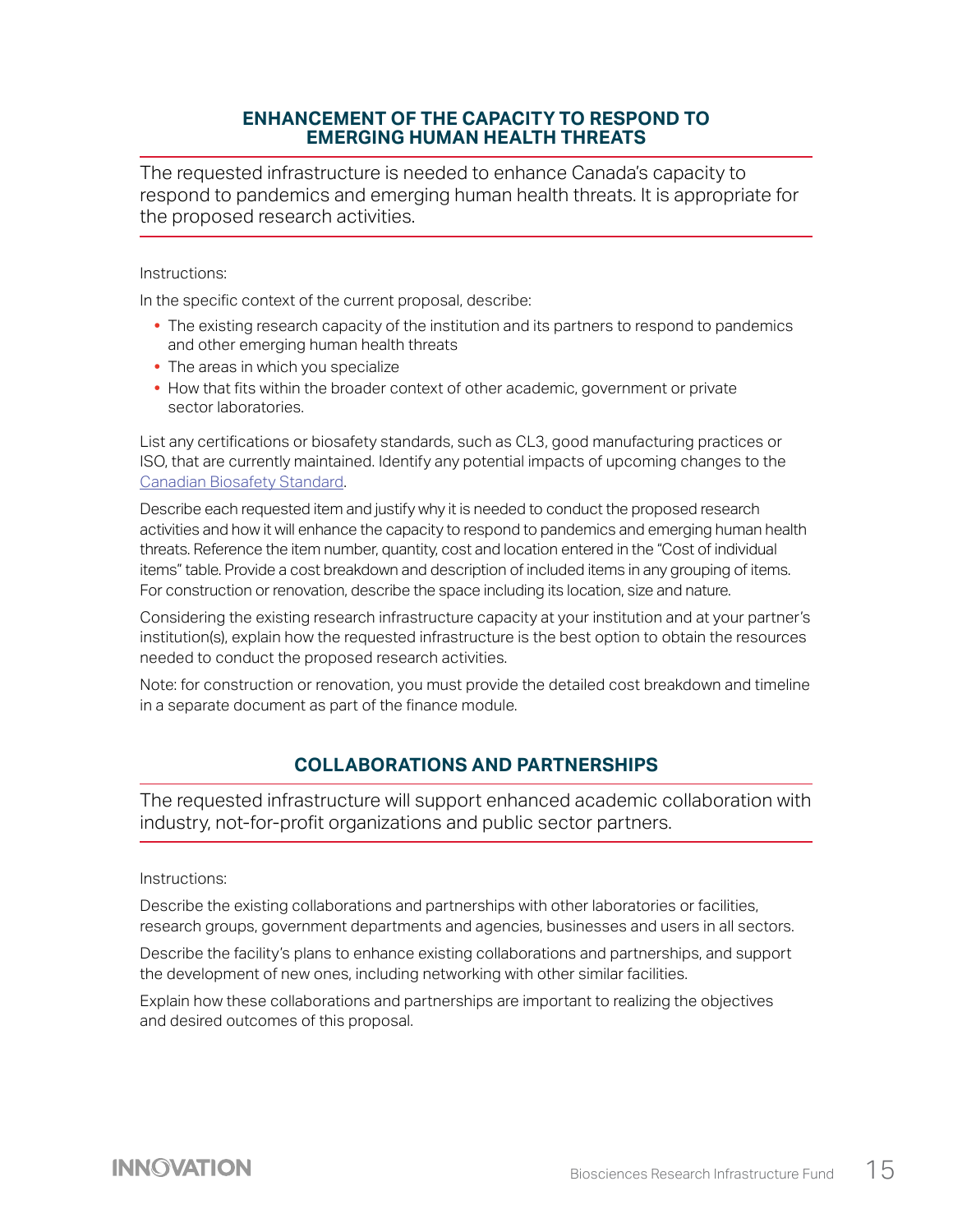#### **SUSTAINABILITY**

The facility will be optimally used, operated and sustained over its useful life.

#### Instructions:

Describe the current management structure and personnel. Present a management plan that describes how the infrastructure will be optimally used (e.g. user access and level of use), operated and maintained over its useful life. If the infrastructure will generate a significant amount of data, include a description of how this data will be managed. Demonstrate that the management team has the necessary training and core competencies to ensure the facility's safe operations. Do not name individuals.

Describe the expertise and specialized support (e.g. biosafety professionals, technical staff) available and planned.

Describe the process to grant access to the facility and describe any differences between academic, public and private users.

Identify any barriers to access the facility for underrepresented groups and what steps will be taken to ensure equitable access. Describe how the facility provides an inclusive environment for all users.

Outline the operating and maintenance costs and revenue sources over the useful life of the infrastructure. Refer to the "Financial resources for operation and maintenance" tables. Describe the plan for maintaining the current sources of funding, securing and diversifying sources of funding, and contingency plans for potential funding shortfalls. If applicable, describe the user fee structure and how anticipated revenues have been calculated.

For larger and more complex projects, describe the proposed governance of the requested infrastructure, including the composition of its decision-making bodies.

#### **ANTICIPATED BENEFITS**

The team and its partners have a well-defined plan to transfer the results of the research and technology development. Furthermore, the facility will attract and train highly qualified personnel linked to the needs of the biomanufacturing and life sciences sector.

#### Instructions:

Detail the plans to transfer the results of the research or technology development program(s), including how the institution will protect any intellectual property for the benefit of Canadians.

Describe the teams' experience in knowledge mobilization and/or technology transfer.

Describe the potential health, economic and social benefits to Canadians.

Describe how the requested infrastructure will create an environment that nurtures training and talent development in areas of high demand in the biomanufacturing and life sciences sector. Provide the number and type of highly qualified personnel (e.g. graduate students, postdoctoral fellows) who have been trained over the past four years and the number anticipated over the next four years. Describe the high-level skills acquired by the highly qualified personnel and their relevance to careers in research and other fields.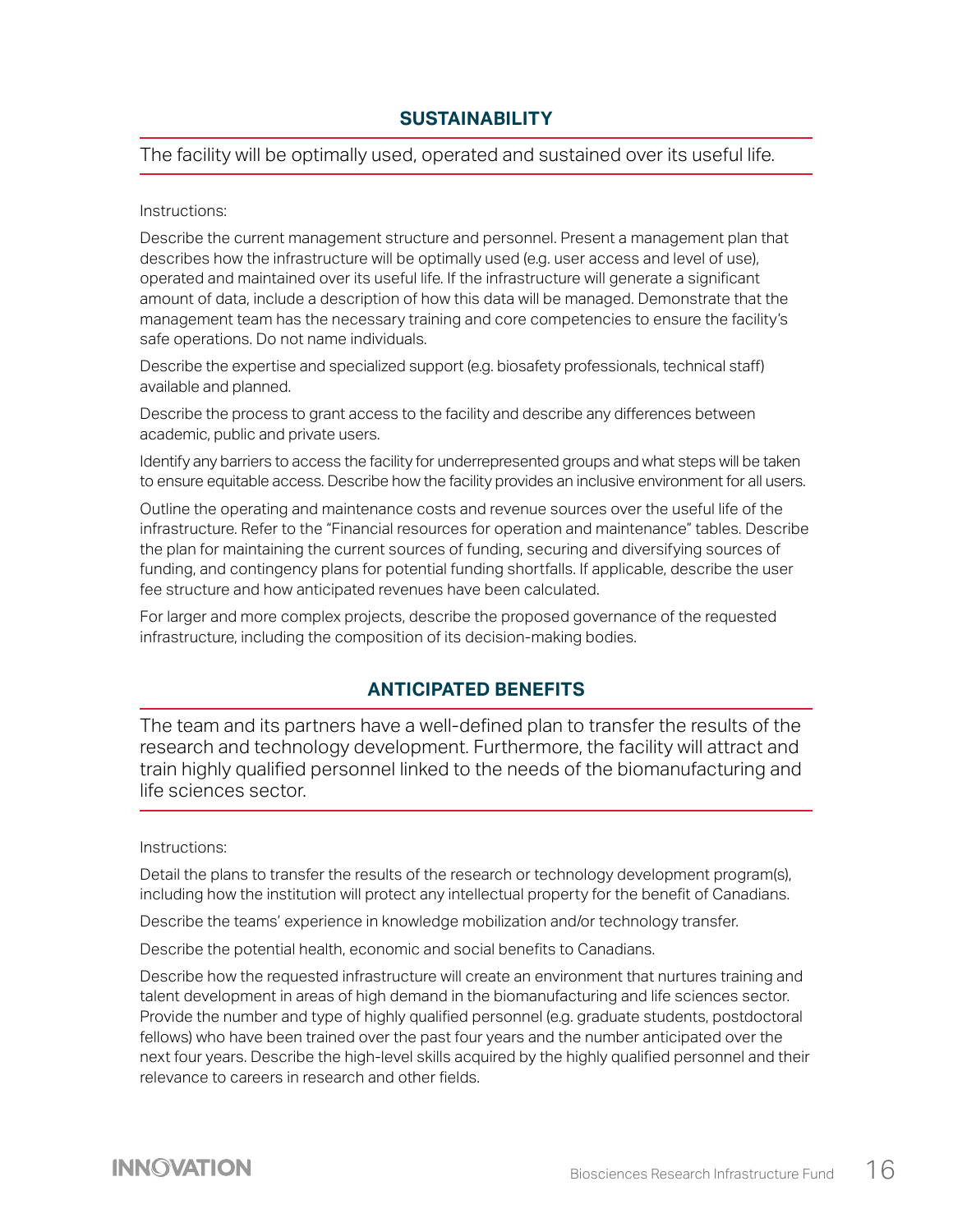## <span id="page-16-0"></span>**Project attachments**

In addition to the allotted pages to describe how the proposal meets the assessment criteria, upload a letter signed by the Human Pathogens and Toxins Act licence holder or the Biological Safety Officer of your institution, certifying that the materials submitted have undergone review and do not contain any potentially sensitive information that would pose a risk to the safety and security of the biocontainment facility.

The attachment must be in PDF format and not exceed 20 MB and two pages. Documents other than those requested in this call for proposals will not be accepted.

### **Finance module**

The finance module consists of the following sections:

- **•** Cost of individual items
- **•** Construction or renovation timeline and cost breakdown (if applicable)
- **•** Contributions from eligible partners
- **•** Infrastructure utilization
- **•** Overview of infrastructure project funding (generated automatically)

The information to be included in these sections is described in section 6 of the "[Getting started](https://www.innovation.ca/awards/cams) [with CAMS](https://www.innovation.ca/awards/cams)" documents for project leaders and institutional administrators.

### **Suggested reviewers**

We encourage you to suggest reviewers who are at different stages of their career, with diverse backgrounds and from underrepresented groups, as appropriate for the proposed program(s). The decision whether to contact the reviewers you suggest remains with the CFI.

## **Submission of notices of intent and proposals**

You must submit notices of intent and proposals in CAMS by their respective deadlines. Before you submit the proposal, it must have undergone review and approval by the institution's Human Pathogens and Toxins Act licence holder or Biological Safety Officer to ensure that the material included in the proposal does not pose a risk to the safety and security of the biocontainment facility. Attach to the proposal in CAMS a letter signed by the licence holder or Biological Safety Officer.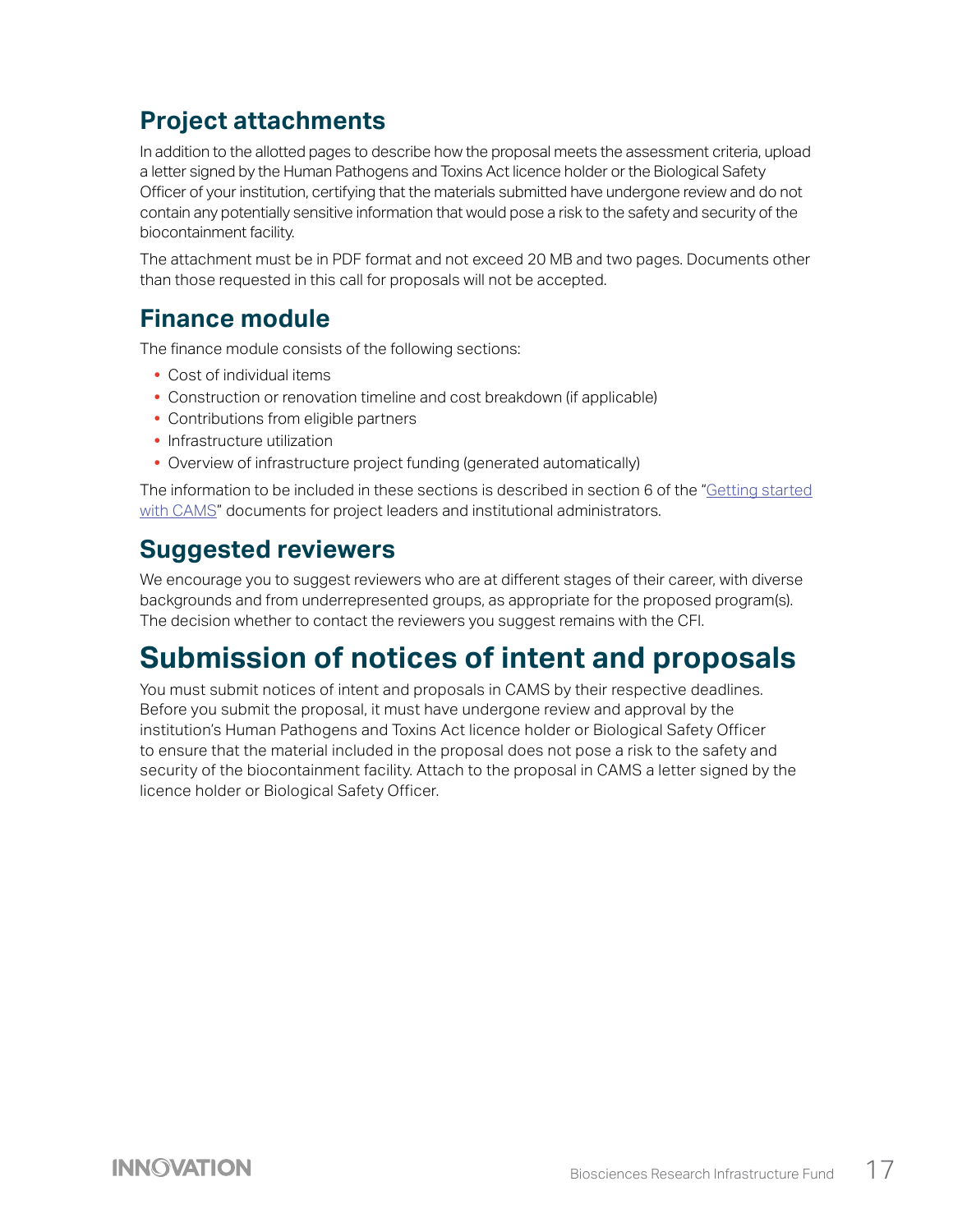# <span id="page-17-0"></span>**Appendix 1 – Changes from the draft call for proposals**

Based on feedback from the research community and other stakeholders following the release of the draft call for proposals, the following changes have been made to this call:

- **•** Incorporated language to address national security guidelines, research security, cybersecurity, data management and intellectual property. These changes can be found under "Security considerations" and "Project attachments" and within the "Sustainability" and "Anticipated benefits" criteria
- **•** Clarified that small-animal facilities are not eligible
- **•** Clarified that multi-institutional proposals are accepted
- **•** Clarified that there is no limit to the number of proposals an institution can participate in as a collaborator
- **•** Clarified that all CFI-eligible costs as per the CFI Policy and programs guide are eligible in this competition
- **•** Added that security-related costs are eligible
- **•** Added a link to the definition of containment levels 3 and 4 from the Canadian Biosafety Standards and Guidelines. Instructed applicants to identify any potential impacts of upcoming changes to the Canadian Biosafety Standard
- **•** Moved the instruction to describe the users of the facility from the "Enhancement of the capacity to respond to emerging human health threats" criterion to the "Research teams" criterion
- **•** Made a few minor editorial changes to correct typos and clarify language.